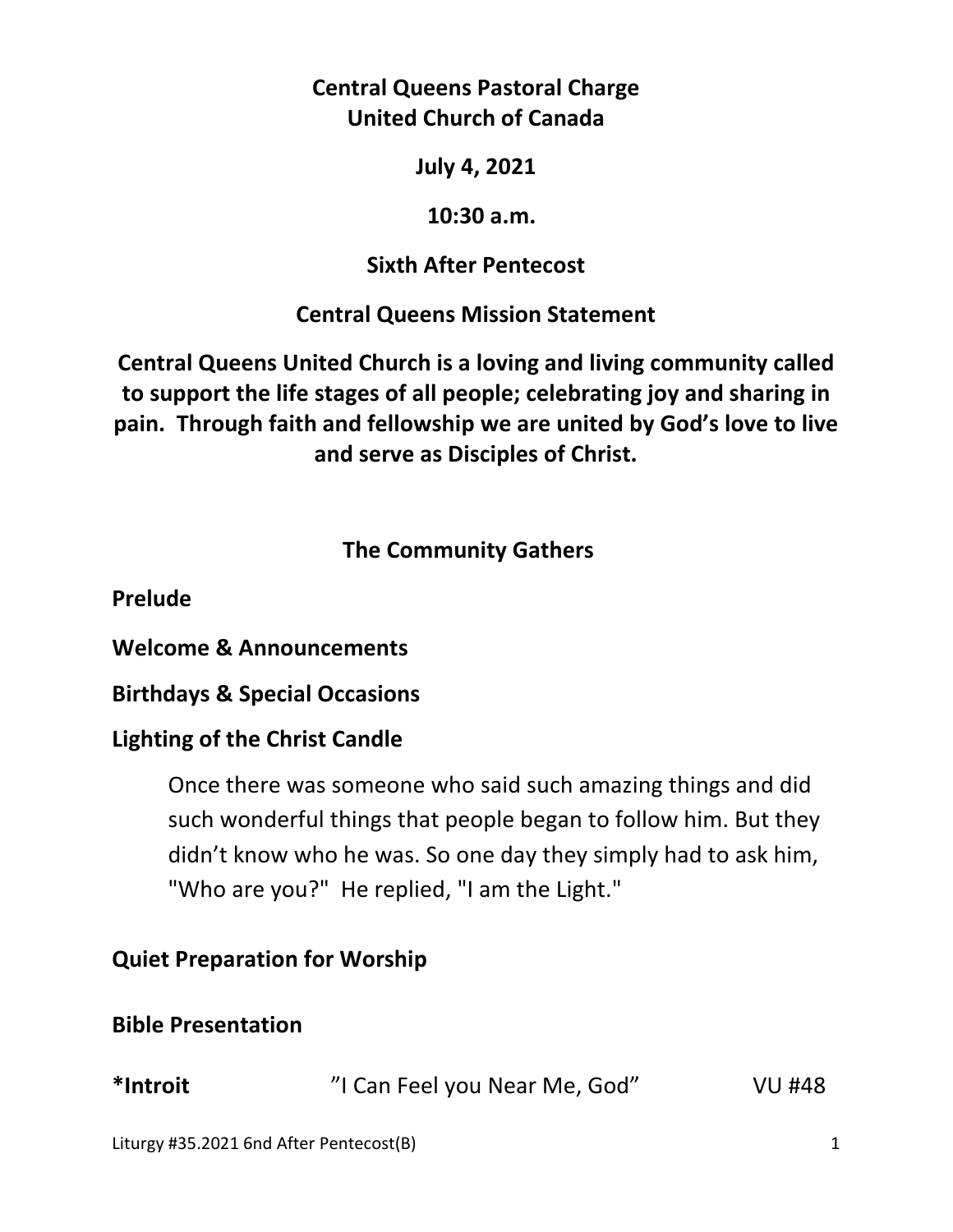# **\*Call to Worship**

God calls to us: come, gather here and spend time in my company. Here we will speak of the things of faith and ponder the ways of wisdom. You are my Kin, you who have known me so long and are so familiar with my ways, will you sit with me, will you be open to what is new in the old, what is unusual in the familiar? Will you tussle with my word and let it draw you out of the ordinary into the extraordinary? Will you let it stir you up and unsettle you? Will you be open to my transforming power? **We are ready God to be open and transformed in this time of worship.** 

**\*Hymn** "Praise to the Lord, the Almighty" VU #220

## **Prayer of Approach**

 **God of grace,** 

 **we hear your call but we are not always at our best,** 

 **at our most accepting and our most caring selves when we**

 **come to worship.** 

 **Often we rush in,** 

 **bursting with the circumstances of our lives,** 

 **and so preoccupied with other things.** 

 **Here and now we stop,** 

 **we breathe out,** 

 **we let go of distancing noise,** 

 **and we settled into your welcoming and caring company.**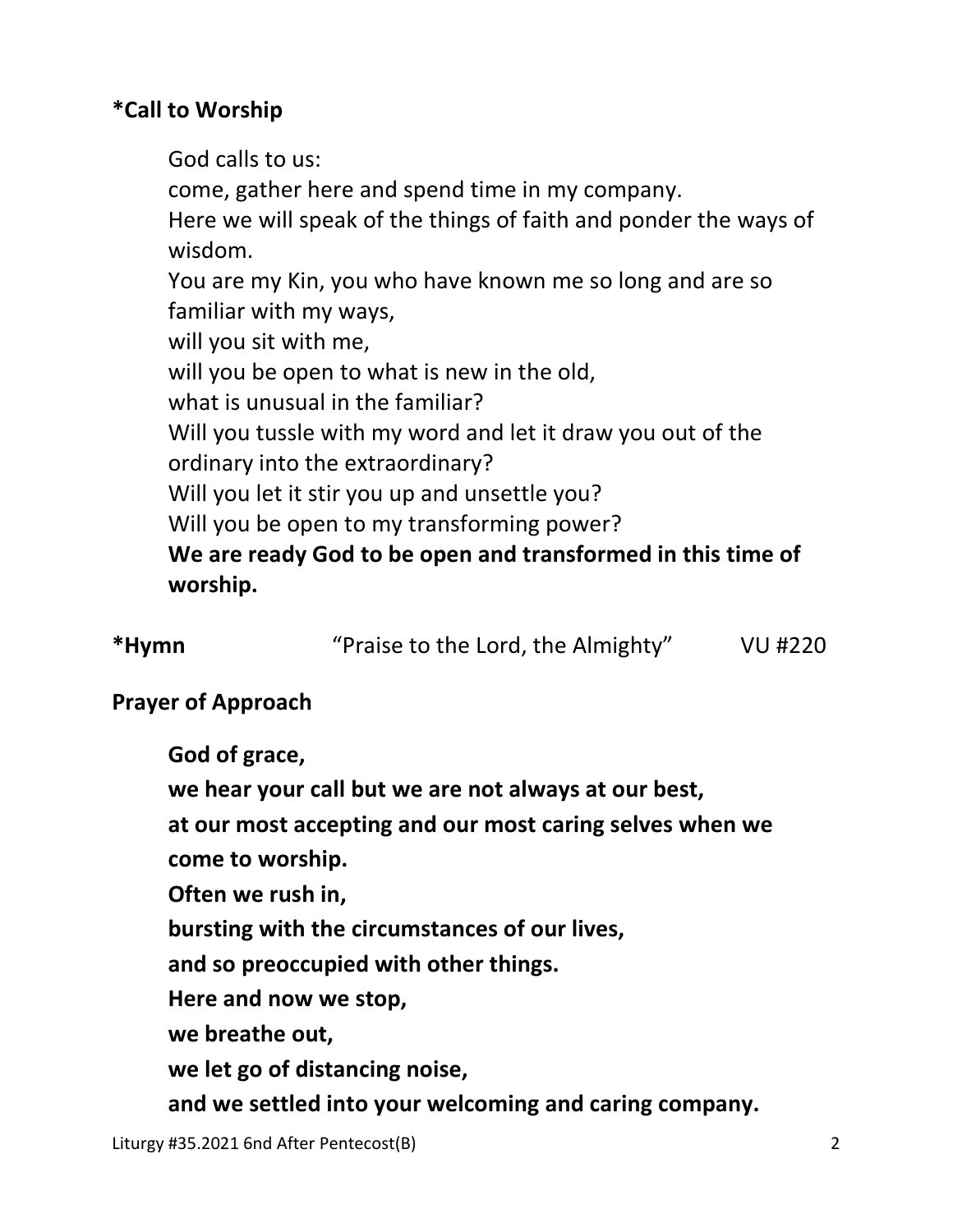With Jesus, we share in the ancient prayer…

# **Lord's Prayer**

|                           | Our Father, who art in heaven,                                                 |             |  |  |  |  |
|---------------------------|--------------------------------------------------------------------------------|-------------|--|--|--|--|
|                           | hallowed be thy name.                                                          |             |  |  |  |  |
|                           | Thy Kingdom come,                                                              |             |  |  |  |  |
|                           | thy will be done on earth,                                                     |             |  |  |  |  |
|                           | as it is in heaven.                                                            |             |  |  |  |  |
|                           | Give us this day our daily bread;                                              |             |  |  |  |  |
|                           | and forgive us our trespasses,<br>as we forgive those who trespass against us; |             |  |  |  |  |
|                           |                                                                                |             |  |  |  |  |
|                           | and lead us not into temptation,                                               |             |  |  |  |  |
|                           | but deliver us from evil.                                                      |             |  |  |  |  |
|                           | For thine is the kingdom,                                                      |             |  |  |  |  |
| the power, and the glory, |                                                                                |             |  |  |  |  |
|                           | for ever and ever.                                                             |             |  |  |  |  |
|                           | Amen.                                                                          |             |  |  |  |  |
| Hymn                      | "Jesus, Teacher, Brave and Bold"                                               | VU #605 v.1 |  |  |  |  |
|                           |                                                                                |             |  |  |  |  |
|                           |                                                                                |             |  |  |  |  |

## **All God's Children**

| <b>Hymn</b> | "Jesus, Teacher, Brave and Bold" | VU #605 v.2 |
|-------------|----------------------------------|-------------|
|             |                                  |             |

# **Listening for God's Word**

### **Sacred Word**

### **2 Corinthians 12:2–10**

I know a person in Christ who fourteen years ago was caught up to the third heaven—whether in the body or out of the body I do not know;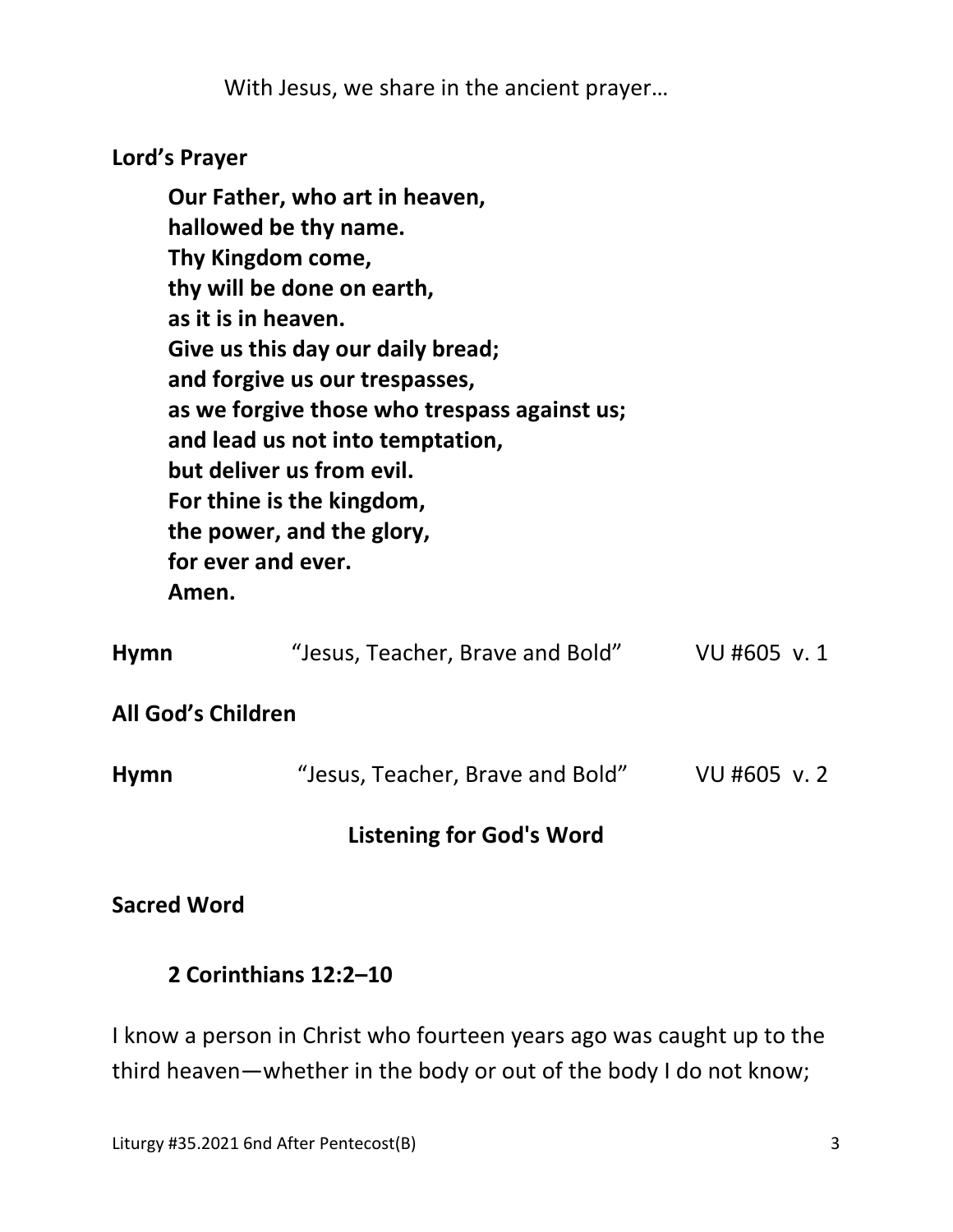God knows. And I know that such a person—whether in the body or out of the body I do not know; God knows— was caught up into Paradise and heard things that are not to be told, that no mortal is permitted to repeat. On behalf of such a one I will boast, but on my own behalf I will not boast, except of my weaknesses. But if I wish to boast, I will not be a fool, for I will be speaking the truth. But I refrain from it, so that no one may think better of me than what is seen in me or heard from me, even considering the exceptional character of the revelations. Therefore, to keep me from being too elated, a thorn was given me in the flesh, a messenger of Satan to torment me, to keep me from being too elated. Three times I appealed to the Lord about this, that it would leave me, but he said to me, "My grace is sufficient for you, for poweris made perfect in weakness." So, I will boast all the more gladly of my weaknesses, so that the power of Christ may dwell in me. Therefore I am content with weaknesses, insults, hardships, persecutions, and calamities for the sake of Christ; for whenever I am weak, then I am strong.

 **Psalm 48** VU #772–773

#### **Mark 6:1–13**

 He left that place and came to his hometown, and his disciples followed him. On the sabbath he began to teach in the synagogue, and many who heard him were astounded. They said, "Where did this man get all this? What is this wisdom that has been given to him? What deeds of power are being done by his hands! Is not this the carpenter, the son of Mary and brother of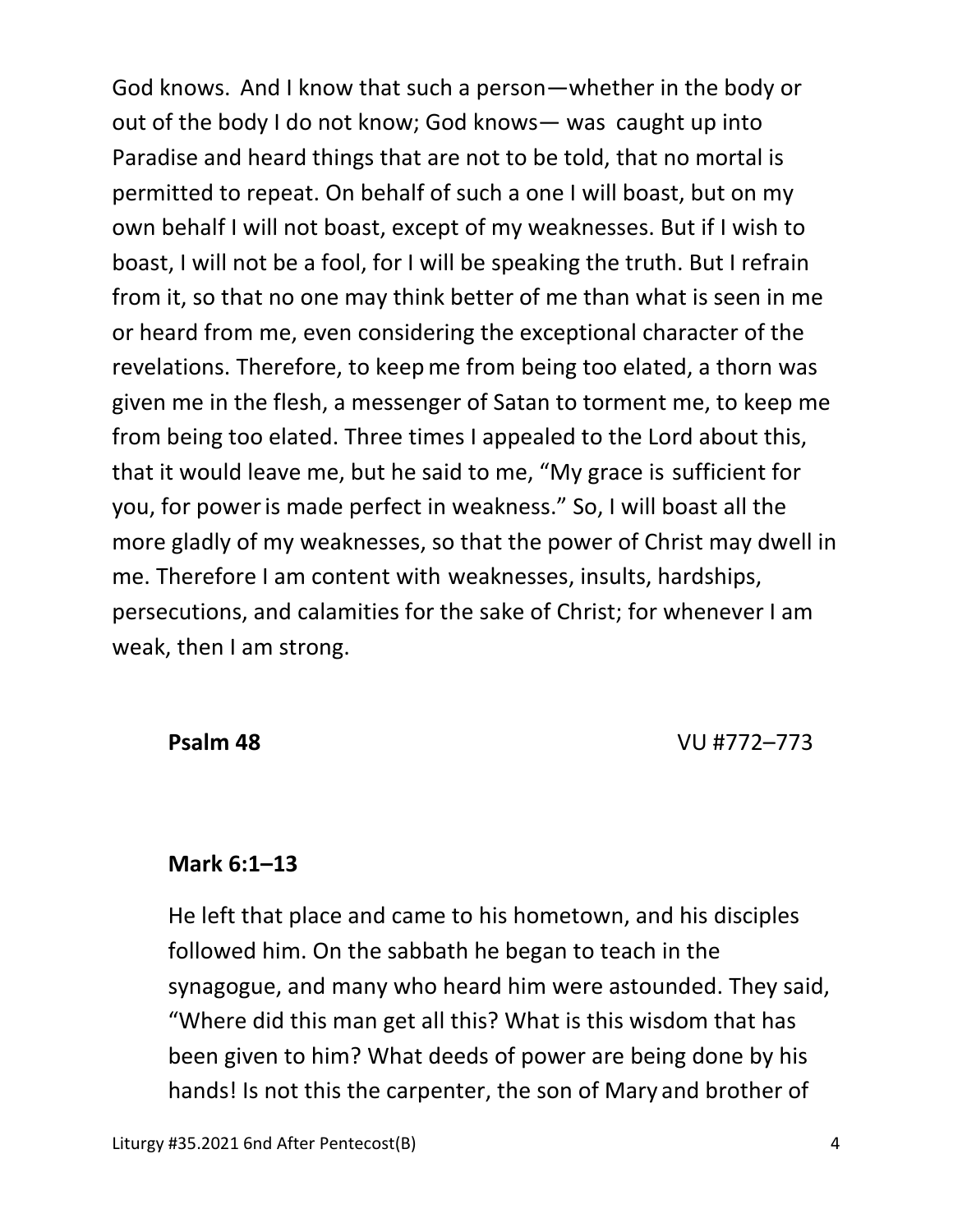James and Joses and Judas and Simon, and are not his sisters here with us?" And they took offense at him. Then Jesus said to them, "Prophets are not without honor, except in their hometown, and among their own kin, and in their own house." And he could do no deed of power there, except that he laid his hands on a few sick people and cured them. And he was amazed at their unbelief.

Then he went about among the villages teaching. He called the twelve and began to send them out two by two, and gave them authority over the unclean spirits. He ordered them to take nothing for their journey except a staff; no bread, no bag, no money in their belts; but to wear sandals and not to put on two tunics. He said to them, "Wherever you enter a house, stay there until you leave the place. If any place will not welcome you and they refuse to hear you, as you leave, shake off the dust that is on your feet as a testimony against them." So they went out and proclaimed that all should repent. They cast out many demons, and anointed with oil many who were sick and cured them.

### **Anthem**

**Sermon** 

#### **Reflective Music**

### **Responding to God's Word**

### **Offertory Invitation**

The Gospel of Mark reminds us that Jesus met both trust and unbelief in his ministry. We know that our ministry is also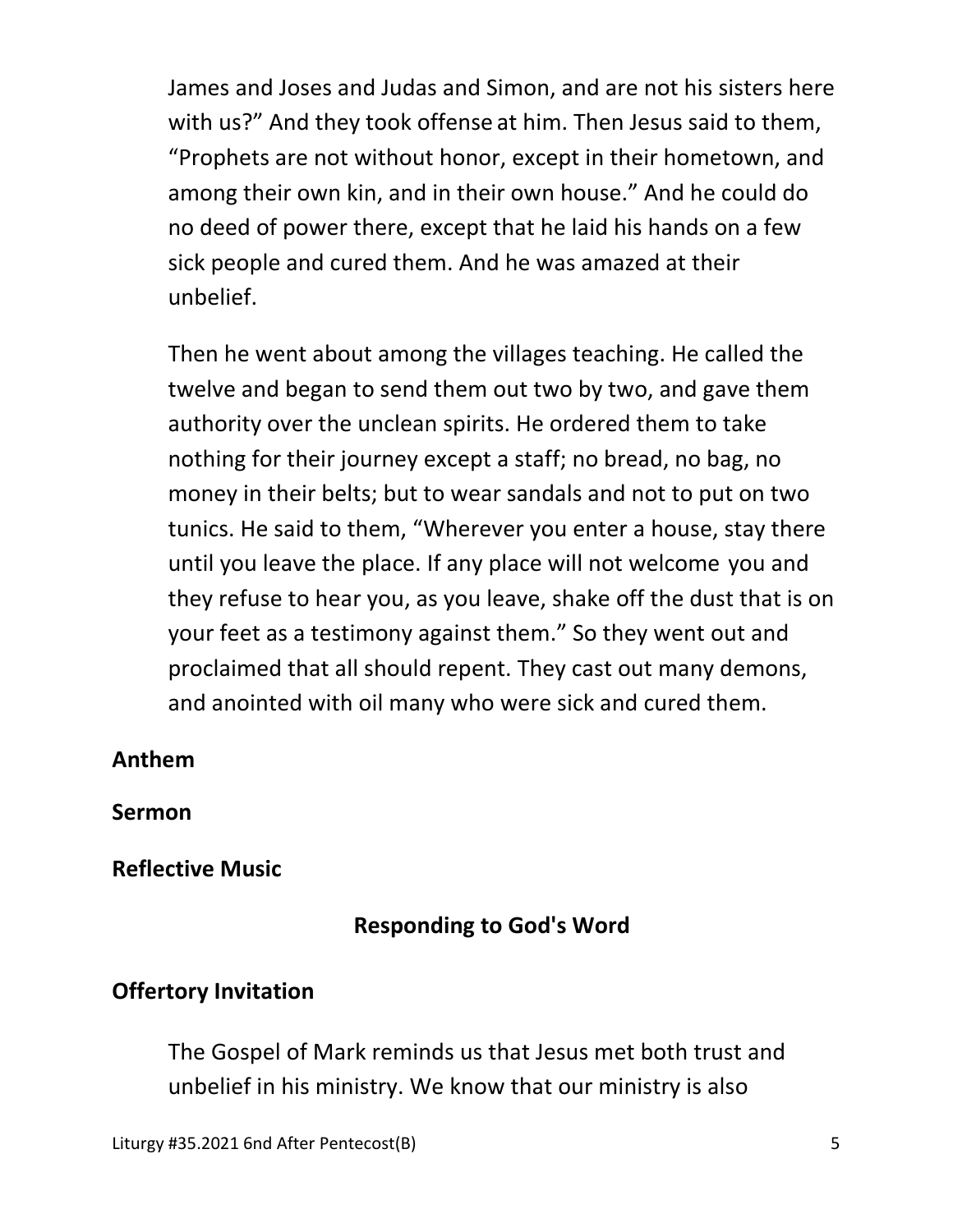challenging and meets with different responses, too. Whatever we offer to God, we give in faithfulness, trusting that God will bless all our efforts in Jesus' name with surprising results. We give as we are able; we give as we are called.

## **Offertory**

## **\*Presentation of Offering**

### **\*Offertory Prayer**

**We give these gifts freely and without conditions, may they flow into the world, even into places we would not particularly choose, and bring transformation and nourishment to all those in need. Amen** 

### **Prayers of Thanksgiving and Intercession**

Creator God, you reached out to so many different people, with so many different needs, in so many different situations. We thank you for the ways you have reached out to us, in the embrace of prayer, in the energy of a song, in thought sparked by a sermon, and in the wisdom of a word from scripture or the words of a friend. Sometimes your healing has brought comfort; sometimes it has brought challenge and the call to respond.

 Hear us as we seek your comfort and your challenge for the world, for the church and for our lives.

 Bring comfort to those whose lives have been overturned by the pandemic: to those whose work or study has become so much more difficult; to those who cannot find work and don't know where to turn; to those who still struggle with COVID-19 or another lingering illness,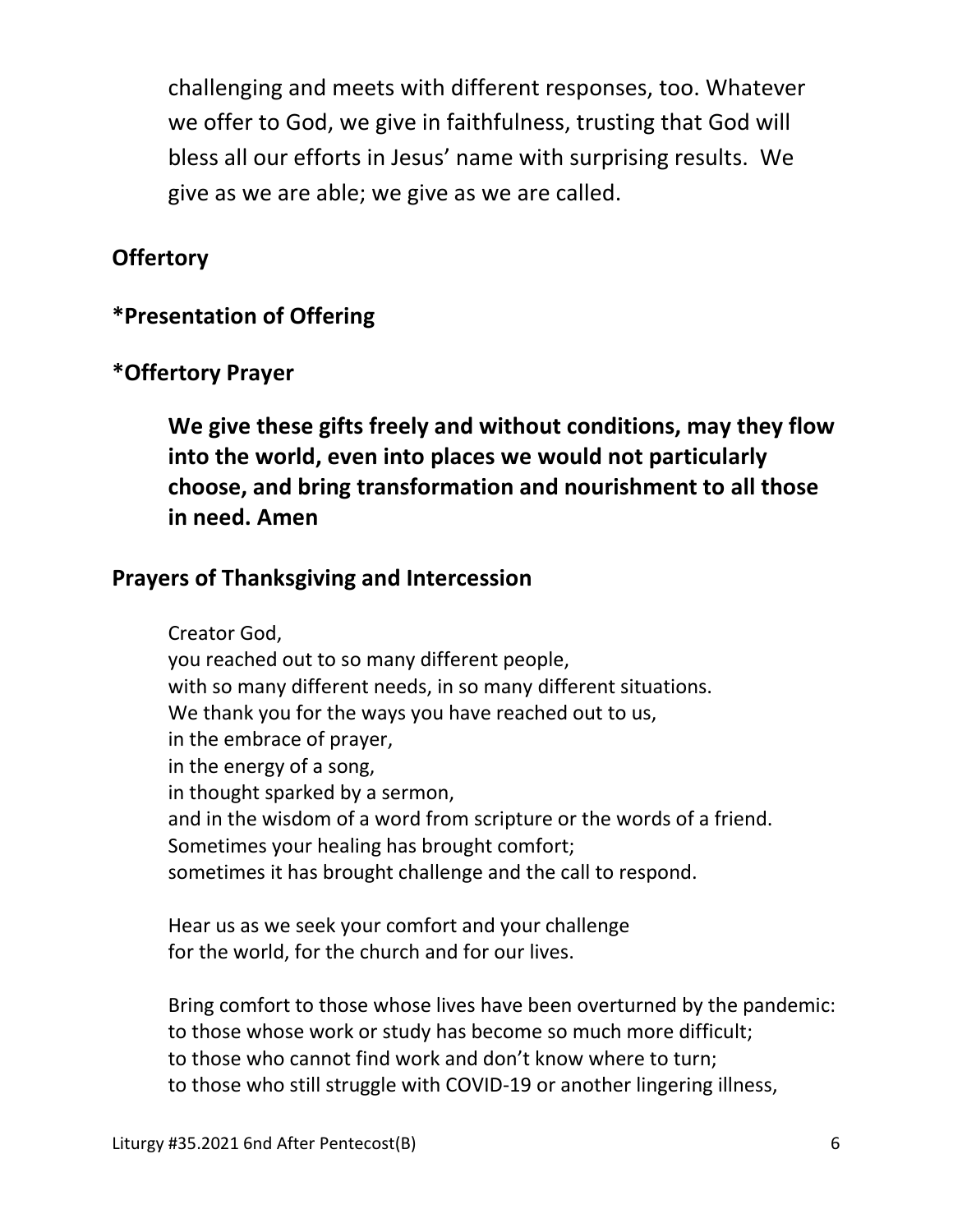and those who have lost hope that things will ever improve.  *(Pause)* 

 Bring challenge to those who lead recovery efforts over the next months: to those whose decisions affect the well-being of the vulnerable, to those who guide economic and educational planning, and those who are rebuilding community life:  *(Pause)* 

May your wisdom and compassion guide them.

 God of comfort, bring comfort to those who are lonely or shut in, and to all who have lost beloved family members or friends during the pandemic; bring comfort to those who feel pain without relief and those who wait for diagnosis or life-restoring treatment. Offer peace to those who know there is no treatment and wait in hope for your eternal welcome.  *(Pause)* 

 Bring challenge to those want to make the world a better place, and to all who work within science, medicine, and the law to improve the quality of life for all people. Give them a vision of their work that is both just and courageous, so that no part of society is neglected or mistreated. Challenge those who stir up violence and unrest with a sense of shame for the cost to innocent lives, and with a deeper understanding of what justice means.

 Present God, comfort your church in places where ministries struggle, whatever the reason. And challenge your church to renew our vision for ministry so that our witness is faithful to your all-embracing love, expressed not only in words but also in the actions we take to embrace those who differ from us and yet have a place in your heart and your eternal care.

**\*Hymn** "We Shall Go Out with Hope of Resurrection" VU #586